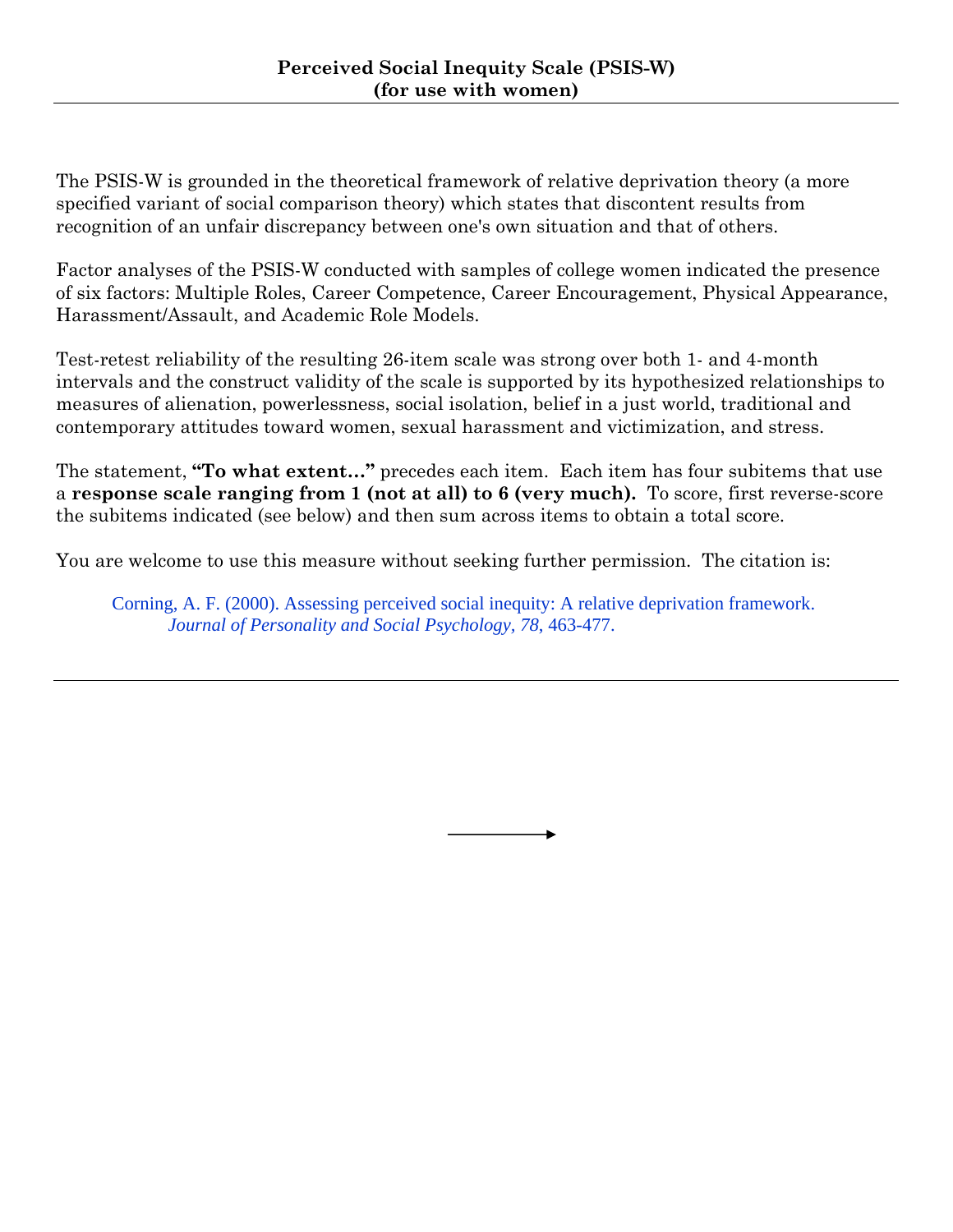## **PSIS-W**

Please read each of the following questions carefully. Although some items seem similar, they are in fact different from one another. You are asked to provide *your personal views* on a variety of topics, sometimes including what *you* think about other people's situations. Respond to each item by circling the response, ranging from 1 (*not at all*) to 6 (*very much*), which most closely reflects *your* beliefs or perceptions.

## **To what extent …**

1.

- a. … do you want to provide the majority of the childcare if you have children?\*
- b. … do *men* provide the majority of the childcare if they have children?\*
- c. … should you have to provide the majority of the childcare if you have children?\*
- d. … do (or will)a you provide the majority of the childcare if you have children?\*

 $2<sup>2</sup>$ 

- a. … do you want to alter (postpone, interrupt, change) your educational plans to accommodate childraising?\*
- b. … do *men* alter their educational plans to accommodate child-raising?\*
- c. … should you have to alter your educational plans to accommodate child-raising?\*
- d. … have you altered your educational plans to accommodate child-raising?\*

3.

- a. … do you want to try to juggle many roles at once, for example, career-person and parent?\*
- b. ... do *men* try to juggle many roles at once (e.g., career-person and parent)?\*
- c.  $\ldots$  should you have to try to juggle many roles at once (e.g., career-person and parent)?\*
- d.  $\ldots$  do you try to juggle many roles at once (e.g., career-person and parent)?\*

4.

- a. … do you want to alter (e.g., postpone, interrupt, or change) your *career* plans to accommodate childraising?\*
- b. … do *men* alter their *career* plans to accommodate child-raising?\*
- c. … should you have to alter your career plans to accommodate child-raising?\*
- d. … have you altered your career plans to accommodate child-raising?\*

## 5.

- a. ... do you want to alter or rearrange your plans for the night because you are concerned for your safety?\*
- b. ... do *men* alter or rearrange their plans for the night because they are concerned for their safety?\*
- c. … should you have to alter or rearrange your plans for the night because you are concerned for your safety?\*
- d. … have you altered or rearranged your plans for the night because you are concerned for your safety?\*

6.

- a. … do you want to be *unconcerned* about being sexually assaulted?
- b. … are *men concerned* about being sexually assaulted?\*
- c. … should you have to be *concerned* about being sexually assaulted?\*
- d. … have you been *concerned* about being sexually assaulted?\*
- 7.
- a. … do you want to take steps to protect yourself when you go out at night (e.g., bring a friend, park in a well-lit space)?\*
- b. ... do *men* take such steps to protect themselves when they go out at night?\*
- c.  $\ldots$  should you have to take such steps to protect yourself when you go out at night?\*
- d. … have you taken such steps to protect yourself when you have gone out at night?\*

8.

- a. … do you want to take precautions to guard yourself against sexual assault?\*
- b. ... do *men* take precautions to guard themselves against sexual assault?\*
- c. … do you feel you should have to take precautions to guard yourself against sexual assault?\*
- d. … have you taken precautions to guard yourself against sexual assault?\*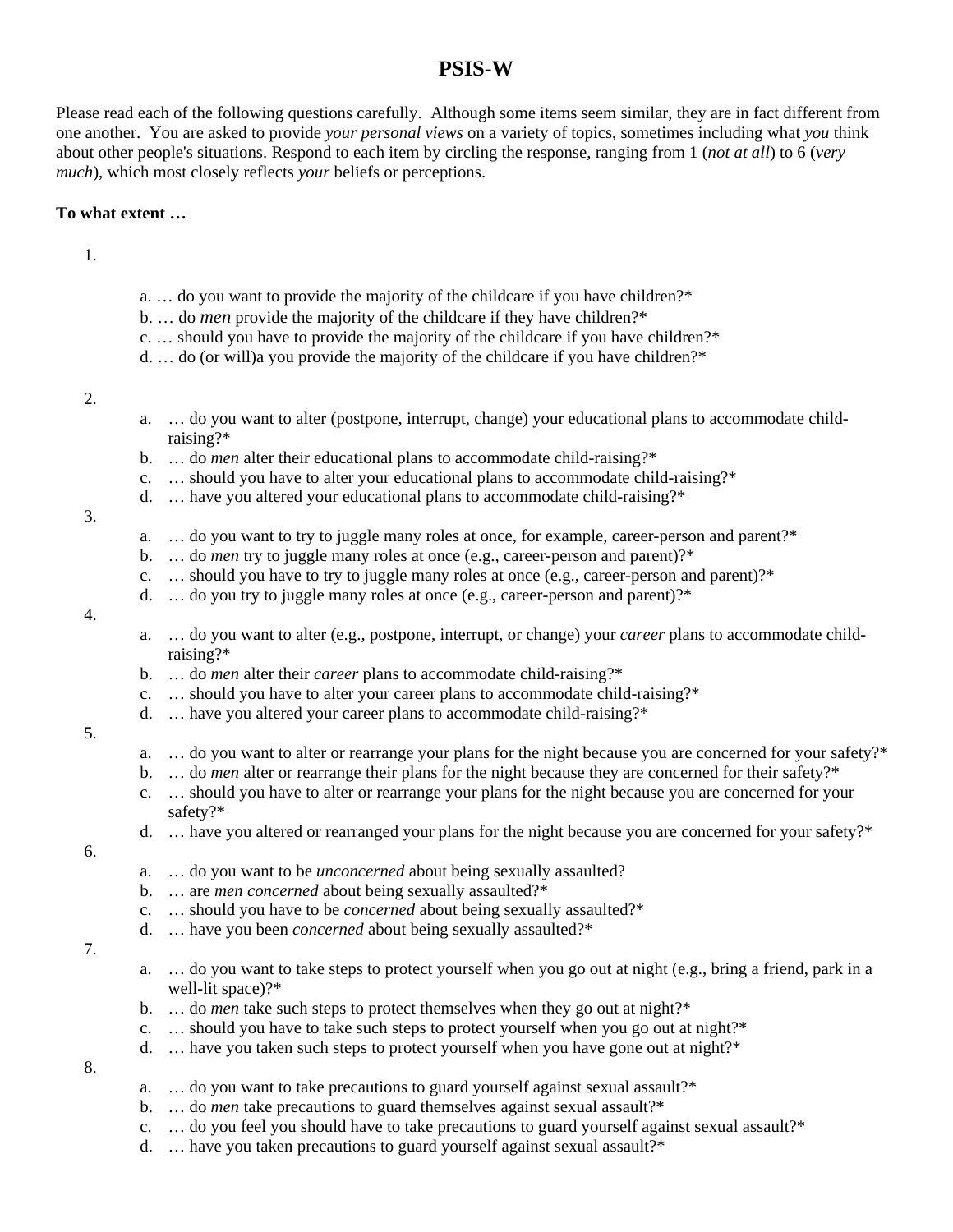| 9.  |                |                                                                                                                |
|-----|----------------|----------------------------------------------------------------------------------------------------------------|
|     | a.             | do you want to feel safe and secure when you are all alone?                                                    |
|     | b.             | do <i>men</i> feel safe and secure when they are all alone?                                                    |
|     | $\mathbf{c}.$  | should you be able to feel safe and secure when you are all alone?                                             |
|     | d.             | do you feel safe and secure when you are all alone?                                                            |
| 10. |                |                                                                                                                |
|     | a.             | do you want to receive unsolicited demonstrations of sexual attention?*                                        |
|     | b.             | do <i>men</i> receive unsolicited demonstrations of sexual attention?*                                         |
|     | c.             | should you receive unsolicited demonstrations of sexual attention?*                                            |
|     | d.             | have you received unsolicited demonstrations of sexual attention?*                                             |
| 11. |                |                                                                                                                |
|     | a.             | do you want to be concerned with your physical appearance?*                                                    |
|     | b.             | are <i>men</i> concerned with their physical appearances?*                                                     |
|     | c.             | should you have to be concerned with your physical appearance?*                                                |
|     | d.             | have you been concerned with your physical appearance?*                                                        |
| 12. |                |                                                                                                                |
|     | a.             | do you want to monitor your weight by watching what you eat?*                                                  |
|     | b.             | do <i>men</i> monitor their weight by watching what they eat?*                                                 |
|     | $\mathbf{c}.$  | should you have to monitor your weight by watching what you eat?*                                              |
|     | d.             | have you monitored your weight by watching what you eat?*                                                      |
| 13. |                |                                                                                                                |
|     | a.             | do you want to feel compelled to put a lot of time and effort into your appearance?*                           |
|     | b.             | do <i>men</i> feel compelled to put a lot of time and effort into their appearances?*                          |
|     | c.             | should you have to feel compelled to put a lot of time and effort into your appearance?*                       |
|     | d.             | have you felt compelled to put a lot of time and effort into your appearance?*                                 |
| 14. |                |                                                                                                                |
|     | a.             | do you want to be affected by the way women are portrayed on TV or in magazines?*                              |
|     | b.             | are <i>men</i> affected by the way <i>men</i> are portrayed on TV or in magazines?*                            |
|     | $\mathbf{C}$ . | should you have to feel affected by the way women are portrayed on TV or in magazines?*                        |
|     | d.             | do you feel affected by the way women are portrayed on TV or in magazines?*                                    |
| 15. |                |                                                                                                                |
|     | a.             | do you want to be judged regularly on the basis of your physical appearance?*                                  |
|     | b.             | are <i>men</i> judged regularly on the basis of their physical appearances?*                                   |
|     | $\mathbf{c}.$  | should you be judged regularly on the basis of your physical appearance?*                                      |
|     | d.             | have you been judged regularly on the basis of your physical appearance?*                                      |
| 16. |                |                                                                                                                |
|     | a.             | as an employee, do you want to be evaluated on the basis of competency, and not your sex or<br>attractiveness? |
|     |                | as employees, are <i>men</i> evaluated on the basis of competency, and not their sex or attractiveness?        |
|     | b.             | as an employee, should you be evaluated on the basis of competency, and not your sex or                        |
|     | $\mathbf{c}.$  | attractiveness?                                                                                                |
|     | d.             | as an employee, have you been evaluated on the basis of competency, and not your sex or                        |
|     |                | attractiveness?                                                                                                |
| 17. |                |                                                                                                                |
|     | a.             | do you want job pay based on the quality of your work?                                                         |
|     | b.             | do <i>men</i> receive job pay based on the quality of their work?                                              |
|     | c.             | do you deserve job pay based on the quality of your work?                                                      |
|     |                |                                                                                                                |

d. … have you received job pay based on the quality of your work?